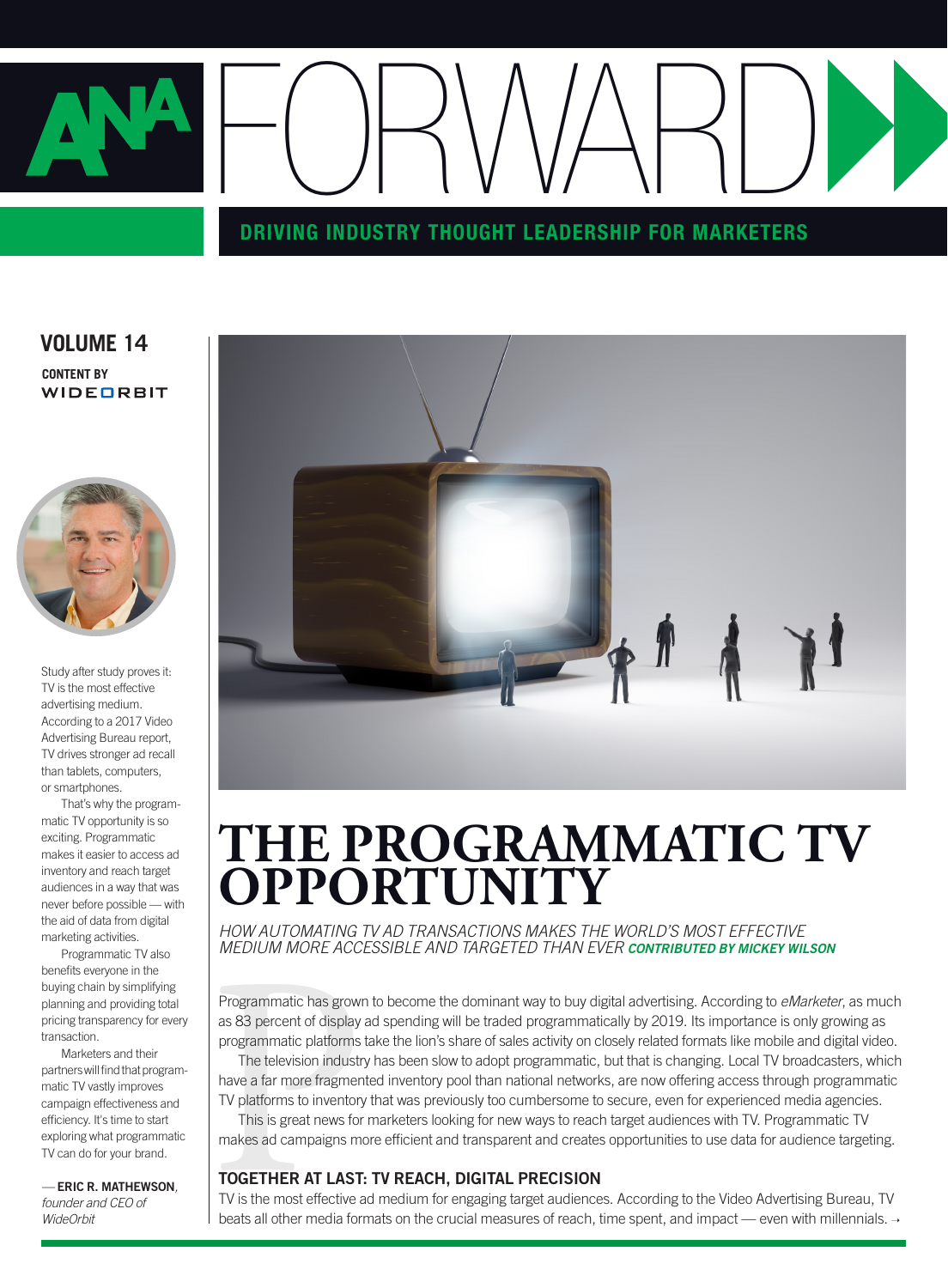Per Nielsen, TVs are in 95 percent of U.S. homes. The average American spends more than 40 hours a week watching TV. In 2015, MarketShare concluded that TV delivers more sales lift than any other ad-supported medium at similar spending levels.

Still, TV is not always a go-to channel for consumer marketers. Some say that its reach is wasteful compared to digital's granular targeting capabilities. Furthermore, the most commonly used data for targeting TV audiences is relatively unsophisticated. Programmatic TV responds directly to those objections. It opens access to fragmented pools of inventory, and it can infuse any data set to ensure the right spots are selected to reach the right audiences.

Because of these benefits many analysts predict programmatic will become a major share of TV spend. SNL Kagan estimates between 6 percent and 15 percent of TV ads will be purchased programmatically by 2020. Similarly, PwC predicts one-third of global TV ad revenue will come from programmatic TV by 2021.

Anecdotal evidence is surfacing that programmatic TV's early adopters are getting strong results. On a recent episode of *AdExchanger Talks*, Denise Colella, SVP of advanced advertising products at NBCUniversal, said her company's Audience Targeting Platform has renewal rates upward of 70 percent, with many returning buyers doubling and tripling their spending.

#### PROGRAMMATIC TV'S LOW-HANGING FRUIT: LOCAL TV

By making it easy to evaluate and reach fragmented audiences online, programmatic has quickly grown to be the top buying method for display and video advertising. But is there an equivalent in the TV world of hard-to-buy audiences? Is there a "low hanging fruit" of inventory and audiences that programmatic platforms can help brand marketers to access? In fact there is: local TV.

Local broadcasters offer the same great audiences as national networks. Marketers can run ads on the most prestigious programming while associating their brands with local programming, news, weather, and sports. Programmatic TV makes it possible — and painless — for brands to geo-target audiences of local news (the most trusted TV news source, according to the Television Bureau of Advertising), syndicated hits, daytime talk, live sports events, and primetime programming.

Local TV campaigns can target regions where brands have high penetration or audiences that index highly on specific attributes. "[With programmatic TV], I can engage Merrill Lynch high net worth customers on a household level across 15 markets. [Fifteen] markets is probably 70 percent of Merrill Lynch customers," said Lou Paskalis, SVP of enterprise media planning at Bank of America Merrill Lynch, in a recent WideOrbit white paper.

Local station groups are enthusiastic participants in the new programmatic TV ecosystem, making their stations' inventory more accessible than ever. In fact, at this writing, programmatic TV platform WideOrbit offers inventory from stations that reach more than 95 percent of U.S. households. That's more than 110 million homes — scale and then some!

Until now, it was relatively complex to purchase spots quickly and efficiently from local TV broadcasters at scale. Every media market has a different combination of station ownership, national

#### **ADVANCED TV TYPES**

Sometimes it can seem like there are dozens of different definitions of "advanced TV." Here's a quick look at the two major branches of its family tree.

#### **PROGRAMMATIC TV**

Programmatic TV helps marketers run campaigns as a one-to-many medium. Buyers can use first- or third-party data to zero in on the programming, markets, and dayparts most likely to be viewed by their target audience. It also speeds up transactions by automating administrative tasks. There are two buying models:

• Open marketplaces open access to inventory from many TV stations and networks. Marketers can apply data to find the right audience, assess inventory value, and make offers. Media owners can then approve or deny offers, so they need to be commensurate with generally accepted rates. Spots aren't guaranteed until an offer is accepted.

• Programmatic direct is growing in popularity because the platform can be configured to accept or reject offers based on existing negotiated terms. Buyers love this because it's effectively a guaranteed purchase; there should be no doubt that an offer will be accepted if it meets the terms of its standing relationship with the media company.

#### **ADDRESSABLE TV**

Addressable TV helps marketers target viewers watching internet-connected devices. This creates potential for household-level targeting (i.e., when multiple households watching the same program are served different ads).

Addressable TV is usually offered by

companies with set-top boxes in viewers' homes, like cable companies or satellite TV providers. It is also associated with on-demand formats and video-on-demand or over-the-top.

Connected TV is essentially a subset of addressable TV. It refers to specific internet-connected devices and their user bases, including smart TVs, gaming consoles such as the PlayStation 4, and streaming devices like Roku, Apple TV, Google Chromecast, and Amazon Fire TV.

Addressable TV's precision comes with an opportunity cost: since no addressable TV platform or provider reaches every U.S. household, an advertiser can't reach its entire qualified audience. *— M.W.*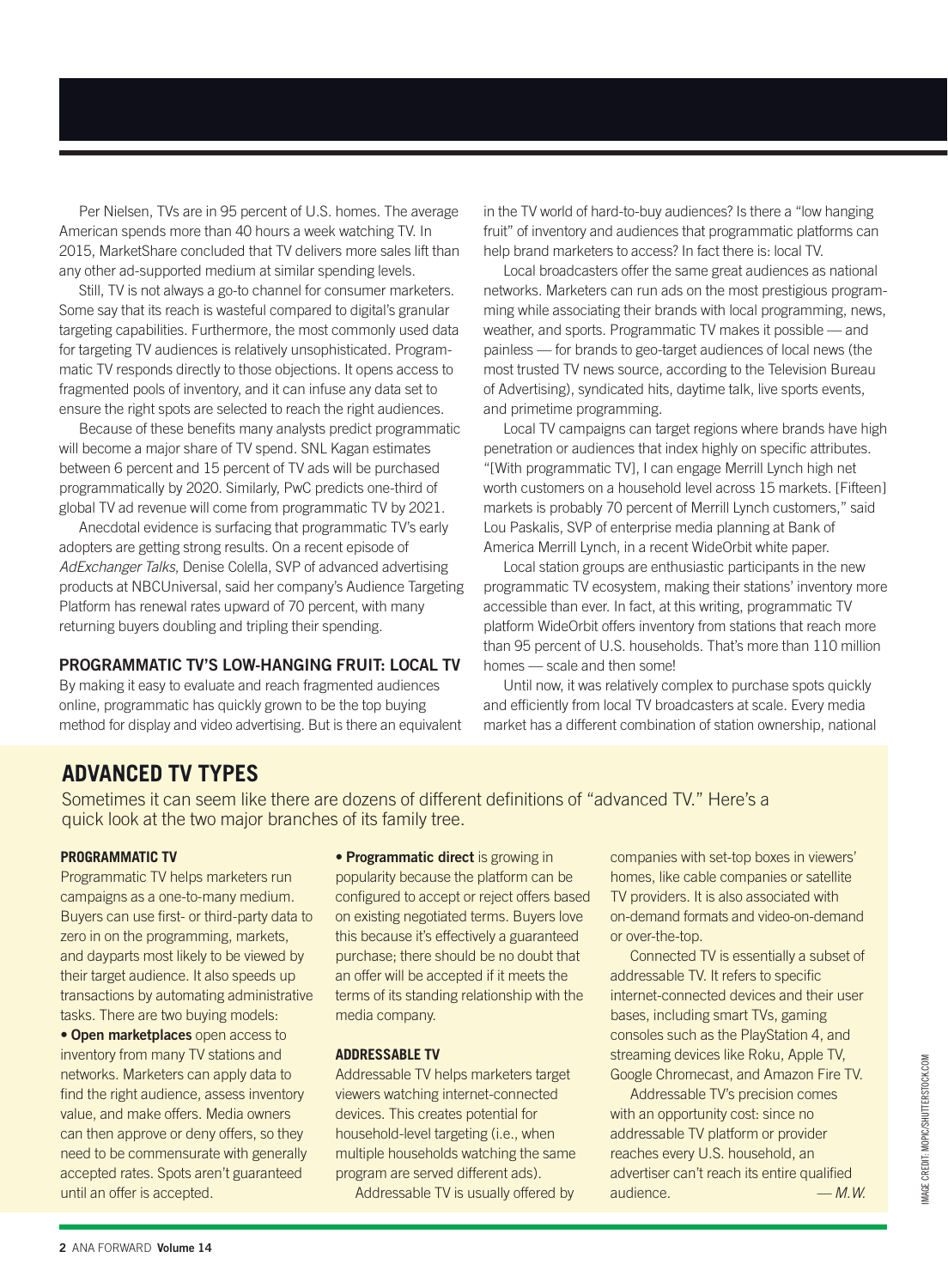network affiliations, and which station runs certain syndicated programs.

For agencies, the complexity of buying local TV is increasing as their clients demand more sophisticated campaigns and less waste. In addition, they are burdened with complicated administrative tasks like reconciliation and assuring fulfillment of audience delivery goals.

These circumstances conspire to make local TV a lost opportunity for brand marketers. Even though it offers unparalleled reach and impact, some agencies won't recommend local TV because they can't execute at margins sustainable to their business.

Programmatic TV dramatically reduces the transactional frictions of buying local TV. "[L]ocal buys become very cumbersome when you start to scale them out, and take a lot of preplanning," said Vic Walia, senior director of brand marketing at Expedia, in WideOrbit's white paper. "Programmatic gives me a lever to investigate these options."

#### AUDIENCE TARGETING AND PROGRAMMATIC TV

The most exciting aspect of programmatic TV is the newfound ability to combine TV's undisputed reach and impact with digital media's precise targeting practices.

"Television is an incredibly efficient market, not in ROI but CPM. The downside is spill: We reach people who are not interested in the product," Walia said. "Digital is much more interesting from a targeting perspective, but it's hard to scale from a reach perspective and it's expensive. We want to optimize cost and reach. Programmatic TV bridges that divide."

The vast majority of TV buying is still based on two blunt audience measurements — gender and age. For the most potentially impactful media buy, brand marketers have been forced to disregard the consumer preferences, demographics, and psychographics that they normally use to determine their marketing mix.

Programmatic TV lets marketers target TV audiences with the audience profiles from their digital activities. This has the knock-on effect of eliminating waste and driving down TV's overall eCPM (effective cost per mille).

The programmatic TV success stories to date are from direct response brands with the "test, learn, optimize" discipline in their marketing DNA. For example, earlier this year dataxu collaborated with DWA and WideOrbit on a local TV campaign for a telecommunications company. Using website activity as a proxy for attribution, dataxu found that programmatic drove 11 times more engagement than a control campaign planned with traditional agency processes.

#### OTHER PROGRAMMATIC TV BENEFITS: SERVICE, FLEXIBILITY, TRANSPARENCY

Programmatic TV brings many other new benefits to TV ad campaigns. Because of its transactional efficiency, agencies can divert their resources to higher-value client services. Instead of spending time on administrative tasks, they will be freed to invest in data science and other services for optimizing media budgets.

#### **PROGRAMMATIC TV PLATFORMS**

There are several major players in programmatic TV today. Each has very different capabilities and access to ad inventory based on their relationships with media companies. Some even offer "self-serve" consoles for brands that may want to bring their TV buying in-house.

Before taking the plunge or speaking with your agency about programmatic TV, take time to assess your requirements and understand which platform might be best for achieving your goals. *— M.W.*

Programmatic TV also offers greater planning flexibility in tighter time frames. One agency told WideOrbit about an advertiser that wanted to "heavy up" on TV in 10 local markets. When spots could not be secured quickly enough, the ads ran instead on a national cable network — a wasteful solution when the goal was to reach just 10 markets. If this advertiser had used a programmatic platform, its time to buy spots in 10 markets would have been reduced from days to a few hours.

Additionally, programmatic TV delivers greater price transparency. Not all programmatic platforms offer the same levels of accountability. This is no small thing at a time of deep concern among marketers about improving oversight of ad pricing and placements. Programmatic TV platforms can give agencies and marketers a full accounting of how the budget was spent, exactly where ads ran, and what fees were charged along the way. Marketers should make sure their programmatic TV solution supports full transparency and does not add any "ad tech taxes."

#### PROGRAMMATIC TV TODAY

It's obvious why marketers should be excited about programmatic TV: they know TV works, and they now have new access to inventory from local broadcasters that's proven efficient and effective. They should also love the greater transactional transparency and the ability to target the right audiences and reduce waste.

The best programmatic TV platforms are also starting to offer other linear ad inventory sources, like cable networks and radio stations. Marketers using these platforms can be among the first to run true cross-platform campaigns across linear and digital media.

The rise of programmatic TV means that the digital marketing discipline of "test, learn, optimize" can now be applied to all media buying. The next step will be campaigns where linear TV and radio spots are planned, targeted, and purchased alongside all other media. Marketers who engage with programmatic TV today will be in the vanguard of the next evolution of media planning.

*Mickey Wilson is the CMO at WideOrbit. You can email her at mwilson@wideorbit.com.*